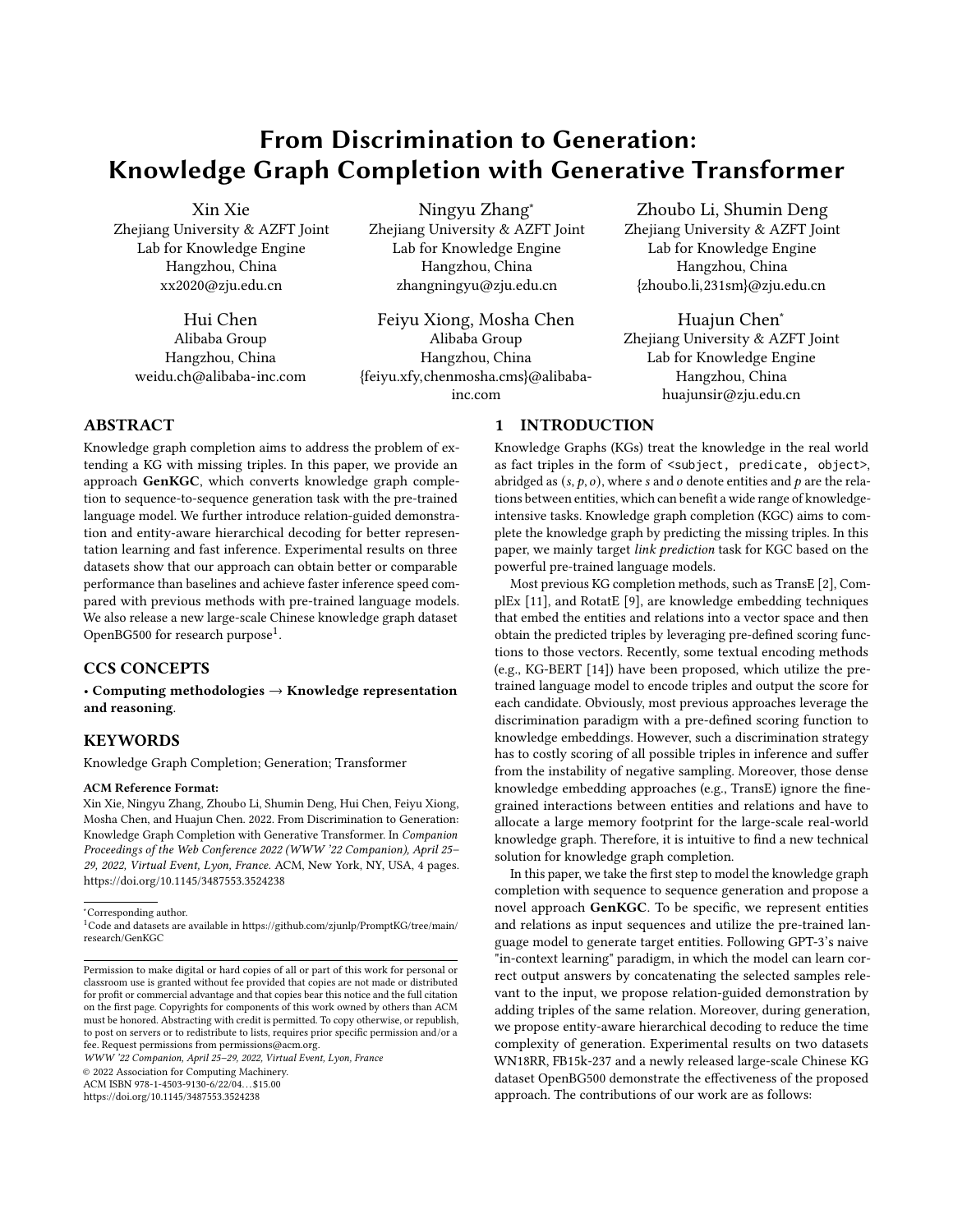WWW '22 Companion, April 25–29, 2022, Virtual Event, Lyon, France Xin Xie, et al. (2014) WWW '22 Companion, April 25–29, 2022, Virtual Event, Lyon, France Xin Xie, et al.

<span id="page-1-0"></span>

Figure 1: Architecture of GenKGC. We augment the input text of entity and relation with demonstrations, and introduce entity-aware hierarchical decoding for fast inference.

- We convert link prediction to sequence to sequence generation and propose GenKGC, which can reduce the inference time while maintaining the performance.
- We propose relation-guided demonstration and entity-aware hierarchical decoding, which can better represent entities and relations and reduce the time complexity of generation.
- We report results on two datasets and release a new largescale KG dataset, OpenBG500, for research purposes.

<span id="page-1-1"></span>Table 1: Inference and training efficiency comparison.  $|d|$ is the length of the entity description.  $|\mathcal{E}|$  is the numbers of all unique entities in the KG.  $k$  is the negative samples for KG-BERT and the beam size for our GenKGC . The time under RTX 3090 is used to estimate the speed of training and inference given a single (entity,relation) pair on OpenBG500.

| For One Triple | Method  | Complexity                      | Time under RTX 3090 |  |
|----------------|---------|---------------------------------|---------------------|--|
|                | TransE  | $O(k+1)$                        | 0.08ms              |  |
| Training       |         | KG-BERT $O( d ^2 \times (k+1))$ | 72ms                |  |
|                | GenKGC  | $O( d ^2)$                      | 2.35ms              |  |
|                | TransE  | $O( \mathcal{E} )$              | 0.02s               |  |
| Inference      | KG-BERT | $O( d ^2 \times  \mathcal{E} )$ | 10100s              |  |
|                | GenKGC  | $O( d ^2 \times  d ^k)$         | 0.96s               |  |

## 2 METHOD

# 2.1 Link Prediction as Seq2Seq Generation

Knowledge graph is defined with entity categories and entity descriptions as a tuple  $G = (\mathcal{E}, \mathcal{R}, \mathcal{T}, \mathcal{C}, \mathcal{D})$ , where  $\mathcal E$  represents a set of entities,  $R$  represents relation types,  $T$  refers to a set of triples ,  $C$  refers to the entity categories and  $D$  refers to the entity descriptions. For each triple  $t \in \mathcal{T}$ , there is the form  $(e_i, r_j, e_k)$  where  $e_i, e_k \in \mathcal{E}$  is the head and tail entity respectively. For each entity  $e_i \in \mathcal{E}$ , there exists category  $c_i$  to define the  $e_i$  and a text  $d_i$  to describe  $e_i$ . To complete missing triples in KGs, link prediction aims at predicting the tail entity given the head entity and the query relation, denoted by  $(e_i, r, ?)$ .

In this paper, we utilize the standard encoder-decoder architecture for sequence-to-sequence generation. Note that we regard each entity and relation as the sequence of tokens. Concretely, we follow [\[14\]](#page-3-4) to use plain text to represent the entities and relations instead of unique embedding to bridge the gap between the triples in the knowledge graph and pre-trained language models. To be specific, given a triple with tail entity missing  $(e_i, r_j, ?)$ , we obtain the description  $d_{e_i} dr_j$  of  $e_i$  and  $r_j$  respectively, and concatenate them together. For example, as shown in Figure [1,](#page-1-0) "Michael Chabon studied at" (head entity, relation) is the major part of the input sequence, and "UC, Irvine" (target entity) is part of the output sequence. Thus, we have the input sequence of  $\langle e_i, r \rangle$  pair and generate the output sequence of  $e_k$ . We leverage BART for model training and inference.

# 2.2 Relation-guided Demonstration

Inspired by prompt-tuning [\[18\]](#page-3-5), we propose relation-guided demonstration for the encoder. Note that there exist long-tailed distributions in the KGs, for example, there exist only 37 instances of the relation film/type\_of\_appearance in the FB15k-237 dataset. Previous study [\[18\]](#page-3-5) illustrates that concatenating randomly sampled instances as demonstrations can yield better few-shot performance. Thus, we construct relation-guided demonstration examples  ${r_{\text{in}, t_{\text{train}}}}$ . To be specific, we sample those demonstrations with the guidance of relation  $r_j$ , which consists of several triples with the same relation of input from training set. Formally, we have the final input sequence as:

 $x =$  <br/> <br/> <br/> <br/> <br/>demonstration( $r_j$ ) <sep>  $d_{e_i}$  d $r_i$  <sep>

#### 2.3 Entity-aware Hierarchical Decoding

In the vanilla decoding setting, we have to enumerate all entities in the  $\mathcal E$  and then sort them by the score function. However, this process can be time-consuming, as shown in Table [1](#page-1-1) when  $\mathcal E$  is very large, it is costly scoring of all possible triples. In our approach, we follow [\[3\]](#page-3-6) to use the Beam Search to obtain top- $k$  entities in the  $\mathcal E$  ( $k$  is the hyperparameter of beam size). Intuitively, there is no need for negative sampling as we directly optimize by predicting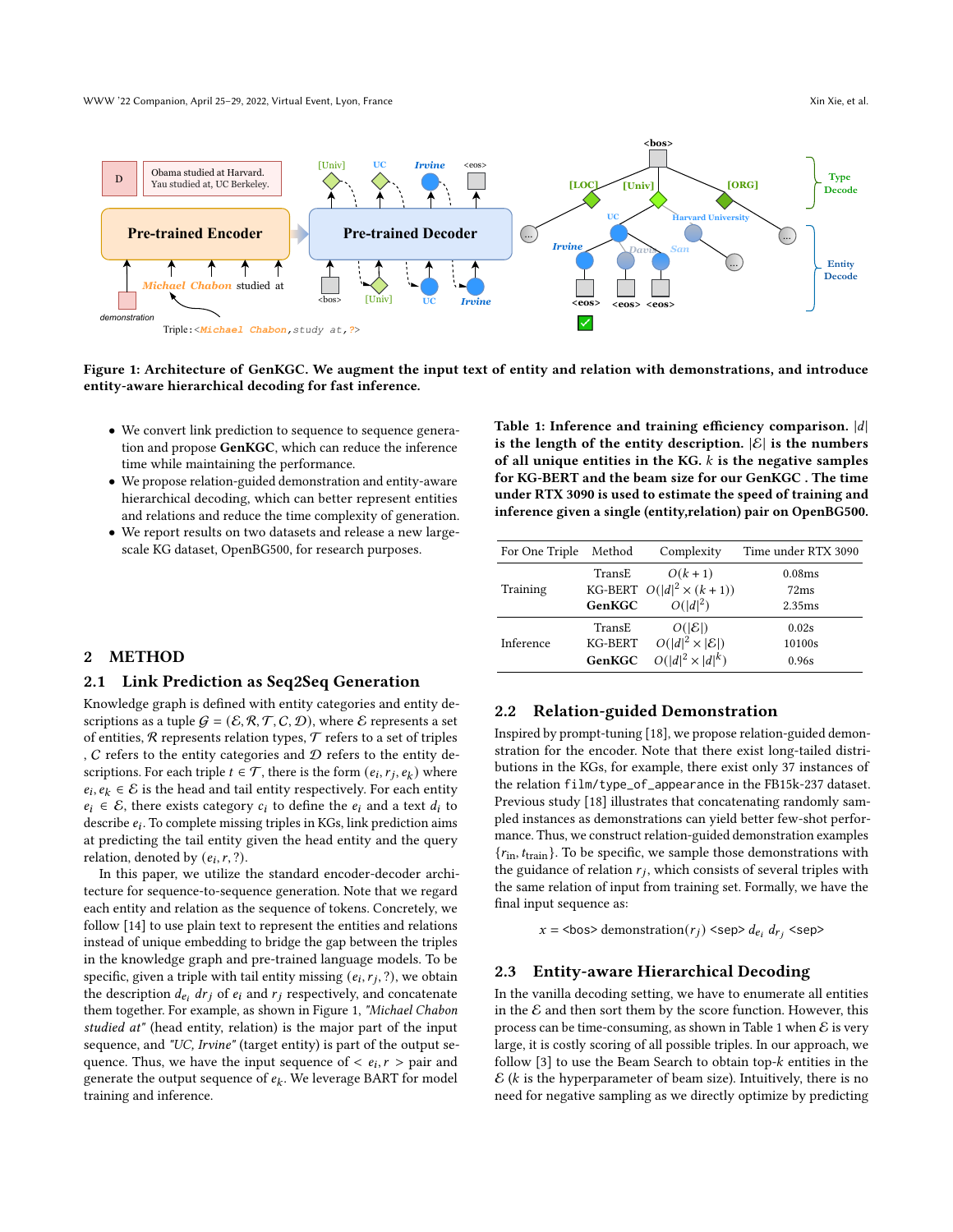<span id="page-2-2"></span>Table 2: Experiment results on WN18RR, FB15k-237 and OpenBG500. ◇Resulting numbers are reported by [\[8\]](#page-3-7), we reproduce the model result on OpenBG500 and take other results from the original papers.

|                           | WN18RR |        |         | FB15k-237 |        | OpenBG500 |        |        |         |
|---------------------------|--------|--------|---------|-----------|--------|-----------|--------|--------|---------|
| Method                    | Hits@1 | Hits@3 | Hits@10 | Hits@1    | Hits@3 | Hits@10   | Hits@1 | Hits@3 | Hits@10 |
| Graph embedding approach  |        |        |         |           |        |           |        |        |         |
| TransE [2] $\diamond$     | 0.043  | 0.441  | 0.532   | 0.198     | 0.376  | 0.441     | 0.207  | 0.340  | 0.513   |
| DistMult [13] $\diamond$  | 0.412  | 0.470  | 0.504   | 0.199     | 0.301  | 0.446     | 0.049  | 0.088  | 0.216   |
| ComplEx [11] $\diamond$   | 0.409  | 0.469  | 0.530   | 0.194     | 0.297  | 0.450     | 0.053  | 0.120  | 0.266   |
| RotatE <sup>[9]</sup>     | 0.428  | 0.492  | 0.571   | 0.241     | 0.375  | 0.533     |        |        |         |
| TuckER [1]                | 0.443  | 0.482  | 0.526   | 0.226     | 0.394  | 0.544     | ٠      |        | -       |
| ATTH[4]                   | 0.443  | 0.499  | 0.486   | 0.252     | 0.384  | 0.549     |        |        |         |
| Textual encoding approach |        |        |         |           |        |           |        |        |         |
| KG-BERT [14]              | 0.041  | 0.302  | 0.524   |           |        | 0.420     | 0.023  | 0.049  | 0.241   |
| StAR $[12]$               | 0.243  | 0.491  | 0.709   | 0.205     | 0.322  | 0.482     |        |        |         |
| GenKGC                    | 0.287  | 0.403  | 0.535   | 0.192     | 0.355  | 0.439     | 0.203  | 0.280  | 0.351   |

the correct entity in decoding. To be more specific, given with a triple with tail or head entity missing  $(e_i, r_j, ?)$ , GenKGC rank each  $e \in \mathcal{E}$  by computing a score with an autoregressive formulation:

$$
p_{\theta}(y \mid x) = \prod_{i=1}^{|c|} p_{\theta}(z_i \mid z_{
$$

where z is the set of  $|C|$  tokens in the category c, y is the set of N tokens in the textual representation of  $e$ .

Since KG contains rich semantic information such as entity types, it is intuitive to constrain the decoding for fast inference. We sample the type category with the lowest frequency of occurrence in the training set to constrain the entity decoding since it is challenging to discriminate those low-frequent entities. Then, we add special tokens as types in the vocabulary of pre-trained language model to constrain the decoding. To ensure that the generated entities are inside the entity candidate set, we construct a prefix tree (trie tree) to decode our entity name as shown in Figure [1.](#page-1-0) Similar to the ordinary sequence-to-sequence model, we optimize GenKGC using a standard seq2seq objective function:

$$
\mathcal{L} = -\log p_{\theta}(y \mid x) \tag{2}
$$

## 3 EXPERIMENT

Datasets. We evaluate our method on FB15k-237 [\[10\]](#page-3-12), WN18RR [\[5\]](#page-3-13), which are widely used in the link prediction literature, and a new real-world large-scale Chinese KG dataset OpenBG500<sup>[2](#page-2-0)</sup>. In FB15k-237, descriptions of entities are obtained from the introduction section of the Wikipedia page of each entity. In WN18RR, each entity corresponds to a word sense, and description is the word definition. In OpenBG500, the descriptions of entities and relations come from the e-commerce description page. More details about datasets are listed in Table [3.](#page-2-1)

<span id="page-2-1"></span>Table 3: Summary statistics of benchmark datasets.

| <b>Dataset</b> | # Ent   | # Rel | # Train   | # Dev  | # Test |
|----------------|---------|-------|-----------|--------|--------|
| WN18RR         | 40.943  | 11    | 86.835    | 3.034  | 3.134  |
| FB15k-237      | 14.541  | 237   | 272.115   | 17.535 | 20,466 |
| OpenBG500      | 269,658 | 500   | 1.242.550 | 5.000  | 5.000  |

Setting. We adopt BART-base as our backbone for comparison with other BERT-based KGC methods like KG-BERT. Following StAR [\[12\]](#page-3-11), we choose the two kinds of KGE methods as our baseline models, which can be classified as graph embedding approach and textual encoding approach. Grid search is used over the three datasets and the results are reported on the test set with hyperparameters of the best performance determined by the dev set.

Metrics. We evaluate the test set of triples  $\mathcal{T}'$  disjoint from the set of training triples  $\mathcal T$ . For inference on a test triple  $(e_i, r_j, e_k)$ , we make sure predict the entity in the candidate set  $\mathcal E$ . We use the metrics of hits@1, hits@3 and hits@10.

Comparison with Discrimination Method. From Table [2,](#page-2-2) we notice that GenKGC achieves better performance than KG-BERT [\[14\]](#page-3-4) across all datasets and maintains high speed during inference. The translation-based method like TransE, which treats entities and relations as dense vectors in the same space, will face the memory explosion problem. For the memory cost, TransE has to consume 260M parameters to store the entities and relations for OpenBG500 with more than 260k entities, while pre-trained models (BERT or BART) only utilize 110M parameters, which demonstrates the memory efficiency of our approach. Note that this problem will be more severe when the entities become more numerous because the space complexity is  $O(n)$ . For the inference speed, KG-BERT encodes the relational triples with the pre-trained language model and ranks all candidate triples with correct and wrong entities for inference. When the candidate entities set is huge, it is time-consuming for inference; for example, as shown in Table [1,](#page-1-1) KG-BERT takes about 100100s to the scoring of all possible triples given a single (entity,

<span id="page-2-0"></span><sup>2</sup>OpenBG500 is a subset of open business KG from [https://kg.alibaba.com/.](https://kg.alibaba.com/)